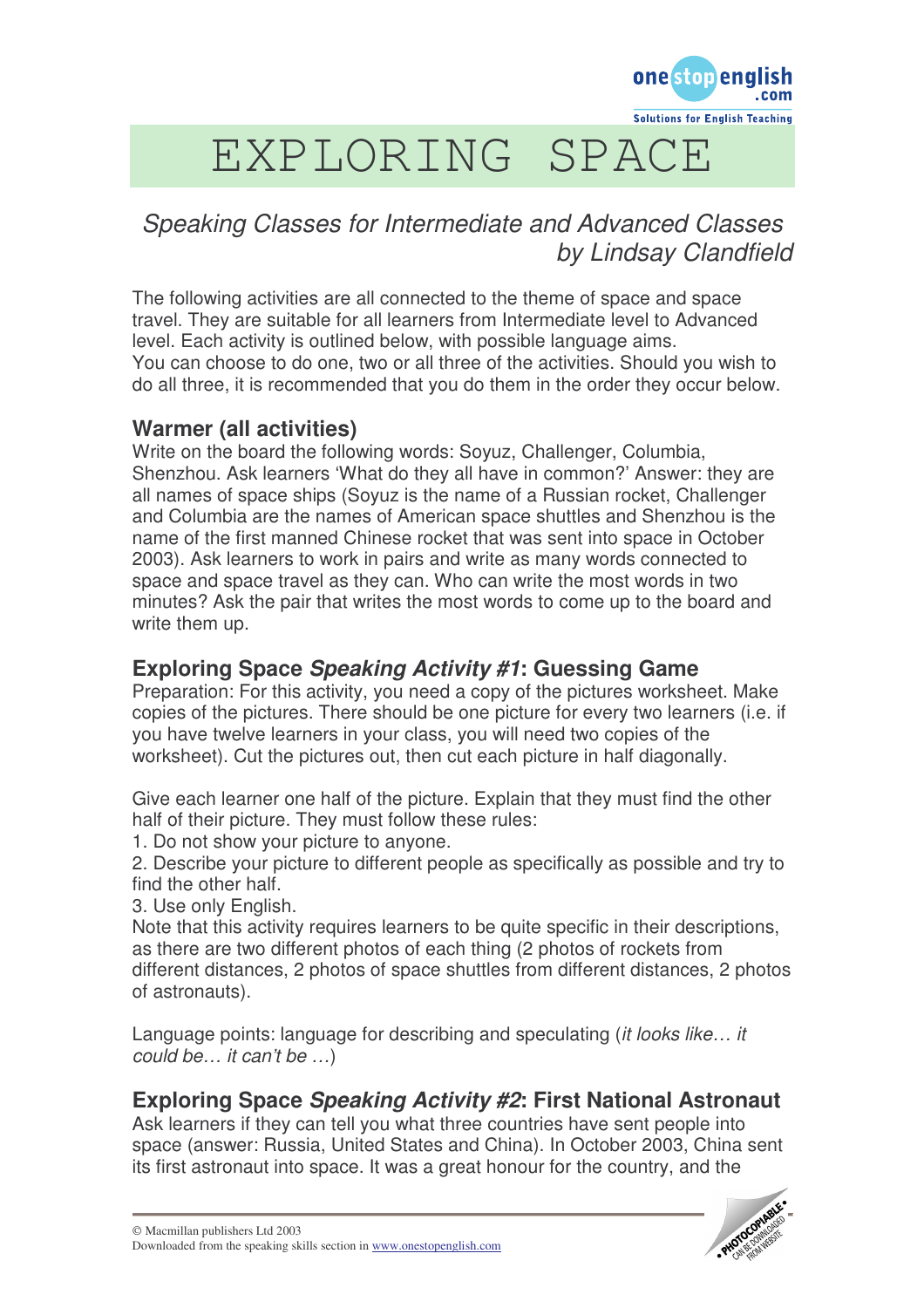

astronaut is now considered a national hero. Explain that the learners are going to decide who will be the next person to be sent into space for their country. Outline the following situation:

*Your country has decided to send its first manned rocket into space. The National Space Committee is looking for the ideal candidate for the post of first National Astronaut. It can be a man or a woman. The Committee is looking for the person with the best qualifications and background to have the honour of this job.*

Now divide the class into groups of three or four. One group is the National Space Committee. Every other group is made up of a candidate for the post of first National Astronaut and his (or her) supporters.

Tell the groups they have ten to fifteen minutes. The National Space committee must decide what kind of candidate they are looking for and what kind of questions they are going to ask. The candidates and their supporters must plan their backgrounds with as much detail as possible. After the time is up, have the committee members split up and interview each of the candidates in turn. At the end of the interviews, the committee has three minutes to decide who will receive the job. They must then make their official announcement to the rest of the class.

Language points: language for convincing (*you should choose… candidate x is the best because…*) education lexis (*degree in… doctoral studies in… experience with…*)

#### **Exploring Space** *Speaking Activity #3***: Discussion Questions**

Copy the following questions onto individual strips of paper. Make sure you have enough copies of the questions so that there is one set for every three or four learners. Divide the class into groups of three or four and give each group a set of questions. They should put the questions all face down on the table. They then take turns. One learner picks up a question and asks the others to answer.

Discussion questions

- Did you want to be an astronaut when you were a child?
- Do you think that there is life on other planets?
- If you had the chance to go into space, would you take it?
- Imagine you are going on a voyage into space. This voyage will be for several months. You are allowed to take three personal items with you. What items would you take?
- Do you think that one day a human being will walk on Mars?
- Do you think it is a waste of money to explore space?
- Do you or anyone in your family remember the Moon landing?
- Some people say that the Moon landing was a hoax. What do you think?
- Do you think that Earth has been visited by extraterrestrials?

Language point: A lot of different language could come up here, but you could pre-teach/review the second conditional which occurs in a couple of the questions.